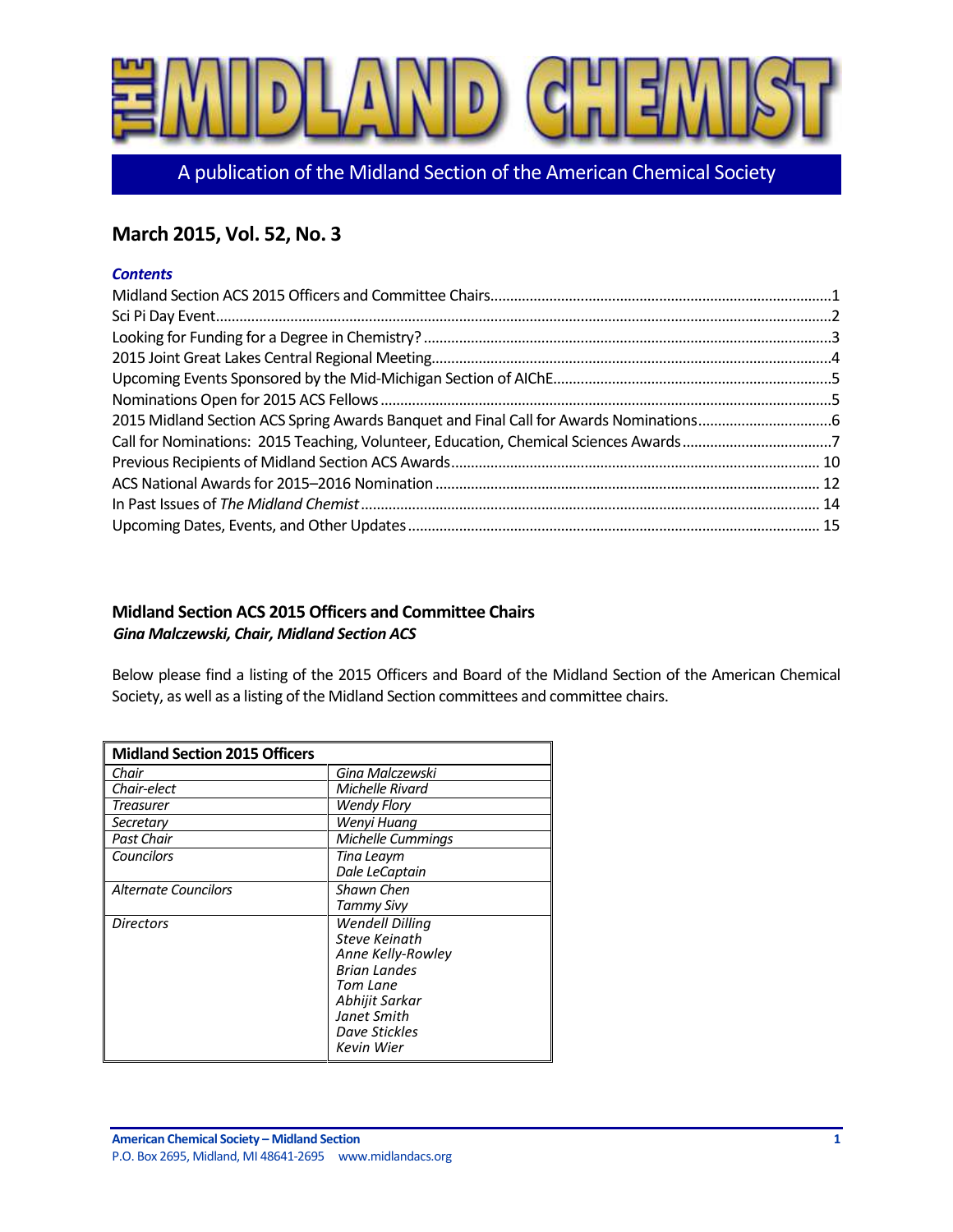| <b>Committee</b>                      | <b>Committee Chair</b>     |
|---------------------------------------|----------------------------|
| <b>Awards</b>                         | Diana Deese                |
| Chemistry Olympiad                    | <b>Sue Gennrich</b>        |
| Publicity                             | Amy Tesolin-Gee            |
| <b>Outreach/Kids and Chemistry</b>    | Gina Malczewski            |
| (includes Earth Day)                  |                            |
| Long Range Planning Committee         | Michelle Cummings          |
| <b>Historian</b>                      | <b>Wendell Dilling</b>     |
| Young Chemists Committee              | John McKeen                |
| <b>MMTG</b>                           | Joan McMahon               |
| (includes Fair Day)                   |                            |
| Technology (new)                      | Satyajit Sarkar            |
| <b>Technical Interface</b>            | <b>Tom Lane</b>            |
| <b>Project SEED</b>                   | <b>Bernadette Harkness</b> |
| Finance                               | Janet Smith                |
| Turner Alfrey VPP                     | <b>Steve Keinath</b>       |
| <b>Midland Chemist</b>                | <b>Steve Keinath</b>       |
| (newsletter)                          | Vickie Langer              |
| Diversity and Multicultural Committee | Dominique Downing          |
| (formerly Minority Affairs)           |                            |
| <b>Women Chemists Committee</b>       | Jaime Curtis-Fisk          |
| Sci-Fest/NCW                          | Dave Stickles              |
| <b>Scholarship Committee</b>          | <b>Paul Schroll</b>        |
|                                       | <b>Bob Howell</b>          |
| <b>Teacher Support</b>                | Gina Malczewski            |
| (formerly Science Literacy)           |                            |
| <b>Nominations and Elections</b>      | Kshitish Patankar          |
| Membership (and Fair)                 | <b>TRD</b>                 |
| <b>Fall Scientific Meeting</b>        | Roja Ergun                 |
|                                       | <b>Megan Thomas</b>        |
| Program                               | Michelle Rivard            |
|                                       | Gavin Lu                   |

## <span id="page-1-0"></span>**Sci Pi Day Event**

## *Gina Malczewski, Chair, Midland Section ACS Amy Tesolin-Gee, Publicity Chair, Midland Section ACS*

Saturday, March 14, 2015, at the Saginaw Valley State University Science Building Rooms SE 123, 124, and 125 10:00 AM – 12:00 PM

This event is free, but space is limited, so please register ahead of time to[: reginamalczewski@gmail.com.](mailto:reginamalczewski@gmail.com) This event is designed and intended for students in Grades 5–8.

It happens only once in a century, so join us for **Sci Pi Day! 3/14/15** sponsored by the American Chemical Society Midland Section and the SVSU Chemistry Club. Come to Sci Pi Day at SVSU to celebrate a very special number, π = 3.1415926535897932384626433832795… *and* the birthday of a very special person… Albert Einstein, winner of the 1921 Nobel Prize in Physics, known for his Theory of Relativity and the world-famous  $E = mc^2$  equation!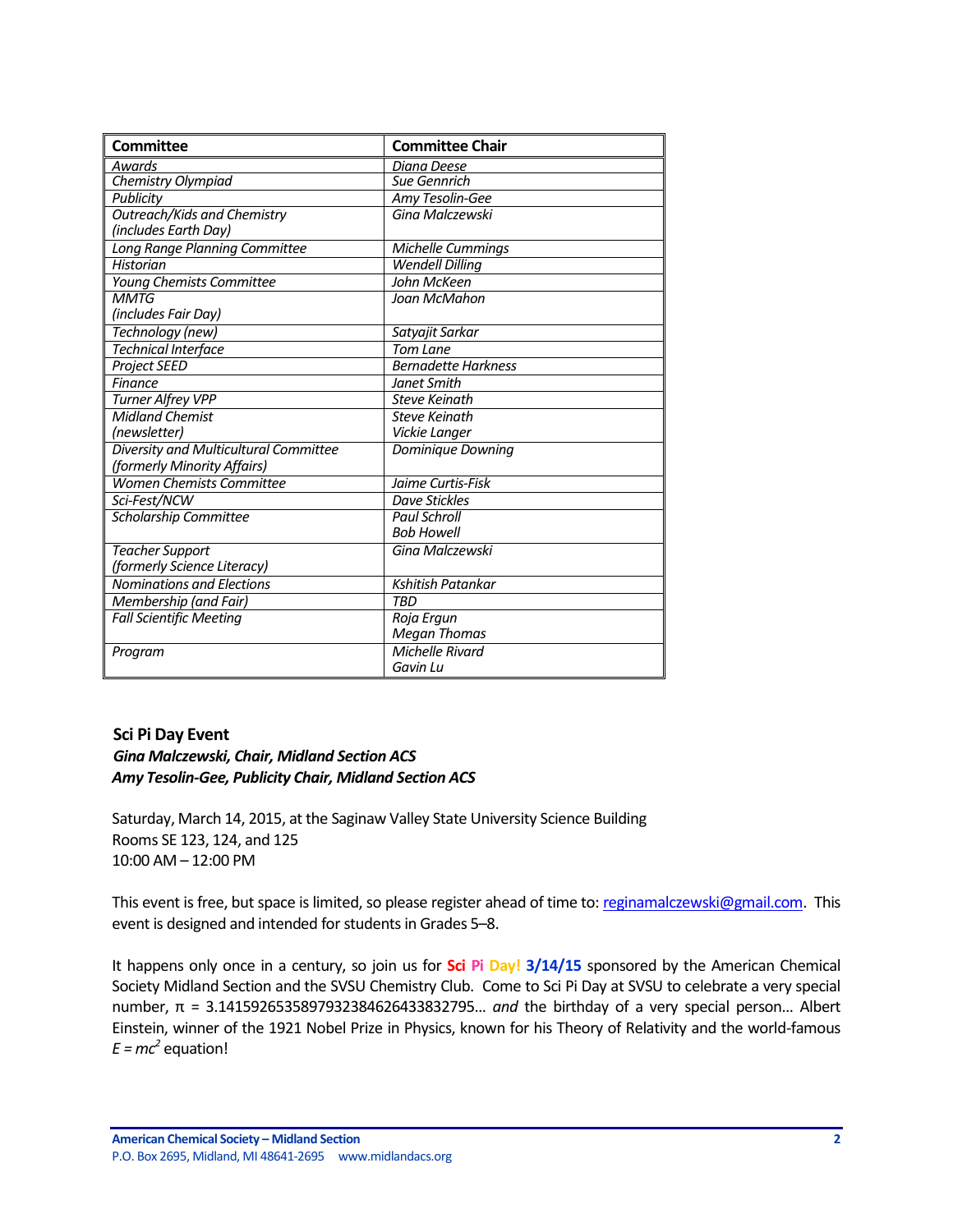Come explore this fun opportunity to engage in hands-on chemistry and math activities with SVSU chemistry students and ACS volunteers who are passionate about sharing their love of science with you! Plus, there will be demos to see and snacks to eat—*pi* anyone?



# <span id="page-2-0"></span>**Looking for Funding for a Degree in Chemistry?** *Gina Malczewski, Chair, Midland Section ACS*

Applications are now open for the Midland Section ACS Scholarship, for those students in any of the Section's five counties (Midland, Bay, Saginaw, Isabella, and Gratiot) who are seeking an academic degree in a chemical science. The criteria for our scholarships are listed on the Midland Area Community Foundation website [\(www.midlandfoundation.org\)](http://www.midlandfoundation.org/).

There are several additional funding options also available. Be sure to consider all the possibilities! Once on the foundation website, if you search on "chemistry" you will find additional scholarships, including scholarships listed in the following names:

John W. Ryan Donald R. Weyenberg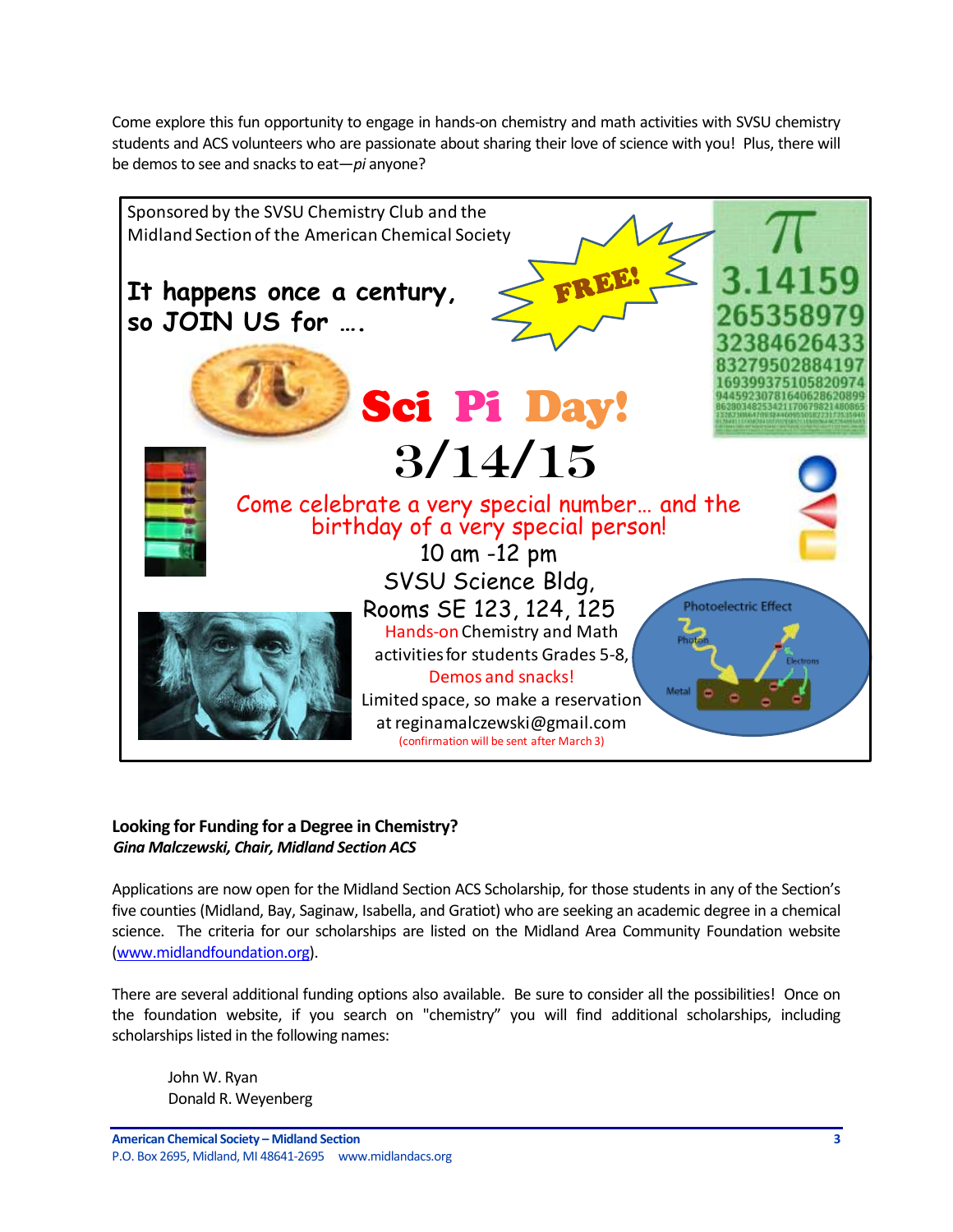Irene T. Takahashi Turner Alfrey, Jr. Doctors Dale and Lisa Davis Ralph and Faye Prescott William H. Schuette Bernie Meister Bob G. Caldwell Jim Malek Louis "Bud" C. Rubens

Be sure to note the requirements and award limits on the main page, and good luck!

## <span id="page-3-0"></span>**2015 Joint Great Lakes Central Regional Meeting** *Vickie Langer, Editor, The Midland Chemist*

The ACS invites you to the 2015 Joint Great Lakes Central Regional Meeting (JGLCRM), to be held May 27–30 at the DeVos Place in Grand Rapids, Michigan. Advance registration and abstract submission are now open. Visit th[e JGLCRM website](http://www.mmsend73.com/link.cfm?r=861224567&sid=66044059&m=8917168&u=ACS1&j=25657761&s=http://www.jglcrm2015.com) for up-to-date program information.

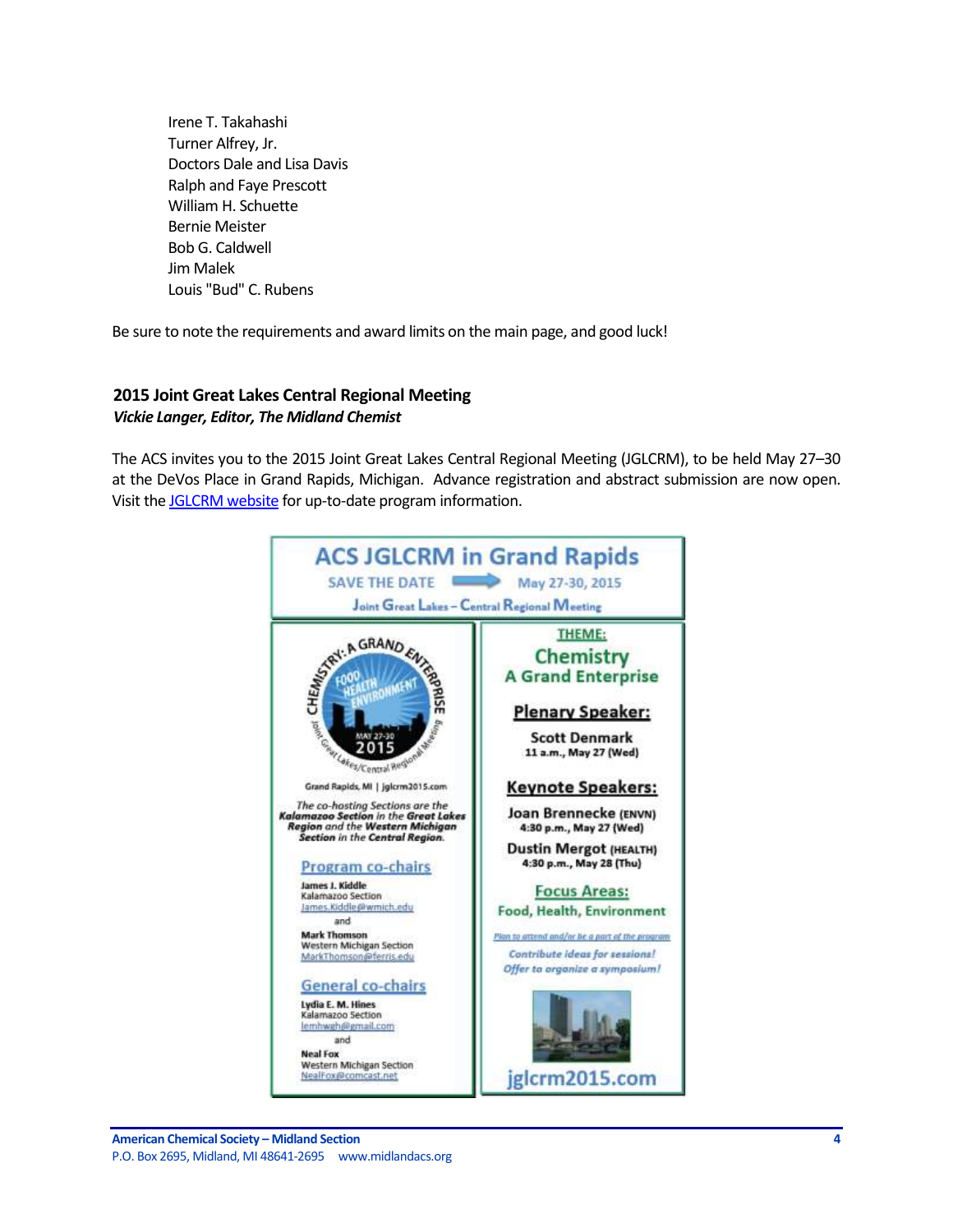# <span id="page-4-0"></span>**Upcoming Events Sponsored by the Mid-Michigan Section of AIChE** *Bruce Holden, Secretary, Mid-Michigan AIChE*

All Midland Section ACS members are cordially invited to attend any of several invited-speaker events hosted by the Mid-Michigan Section of the AIChE. These meetings are held at the Grand Traverse Pie Company, 2600 North Saginaw Road, in Midland. Admission is free and may be accompanied by a limited supply of free sandwiches or pizza with other food available for purchase on site. Meeting times and locations are subject to change, so be sure to check out the MMAIChE website at [http://www.mmaiche.org](http://www.mmaiche.org/) for any updates to the schedule.

Some of the following events may be of interest to Midland Section ACS members. More information on each of these events, including presentation abstracts and short bio sketches of the presenters, is available on the MMAIChE website. Just click on "Program Flyer" near the top of the MMAIChE Events page at [http://www.mmaiche.org/events.html.](http://www.mmaiche.org/events.html) You may also contact Bruce Holden at [bsholden@dow.com](mailto:bsholden@dow.com) or 989-636-5225 for more information.

- **Aaron Johnson**, Global Application Development Leader, Dow Water & Process Solutions *Potential and Controversies of Fracking* Wednesday, March 11, 2015, 6:00 PM dinner (optional), 7:00 PM presentation
- **Joe VanderKelen**, President, SMI Snow Makers *SMI Snow Makers and the Sochi 2014 Olympics* Tuesday, April 7, 2015, 6:00 PM dinner (optional), 7:00 PM presentation

# <span id="page-4-1"></span>**[Nominations Open for 2015 ACS Fellows](http://www.mmsend73.com/link.cfm?r=861269220&sid=66682646&m=8918032&u=ACS1&j=25797314&s=http://www.acs.org/fellows)**  *From the ACS Weekly Newsletter, February 10, 2015*



Nominations are now open for the 2015 class of [ACS Fellows;](http://www.mmsend73.com/link.cfm?r=861269220&sid=66682647&m=8918032&u=ACS1&j=25797314&s=http://www.acs.org/fellows) the deadline for nominations is April 1, 2015. The ACS Fellows Program recognizes ACS members for excellence and leadership in both of two areas: (1) science, the profession, education, and/or management, and (2) volunteer service in the ACS community. *(Pictured: 2014 ACS Fellow Dr. Victor R. McCrary, Morgan State University, is congratulated by ACS Past President Marinda Wu.)* 

Please consider chemical professionals for nomination who have outstanding contributions and achievements resulting in both lasting beneficial impact on the science/profession and significant enhancements to ACS programs, products, or services. Nominations are submitted online and are solicited from ACS National Committees, Local Sections, and Divisions, as well as from individual **FELLOW** members.



We look forward to receiving your nominations, and to the opportunity to recognize chemical professionals who are making an impact. Visit [www.acs.org/fellows](http://www.mmsend73.com/link.cfm?r=861269220&sid=66682648&m=8918032&u=ACS1&j=25797314&s=http://www.acs.org/fellows) for additional information, or e-mail questions to [fellows@acs.org.](mailto:fellows@acs.org)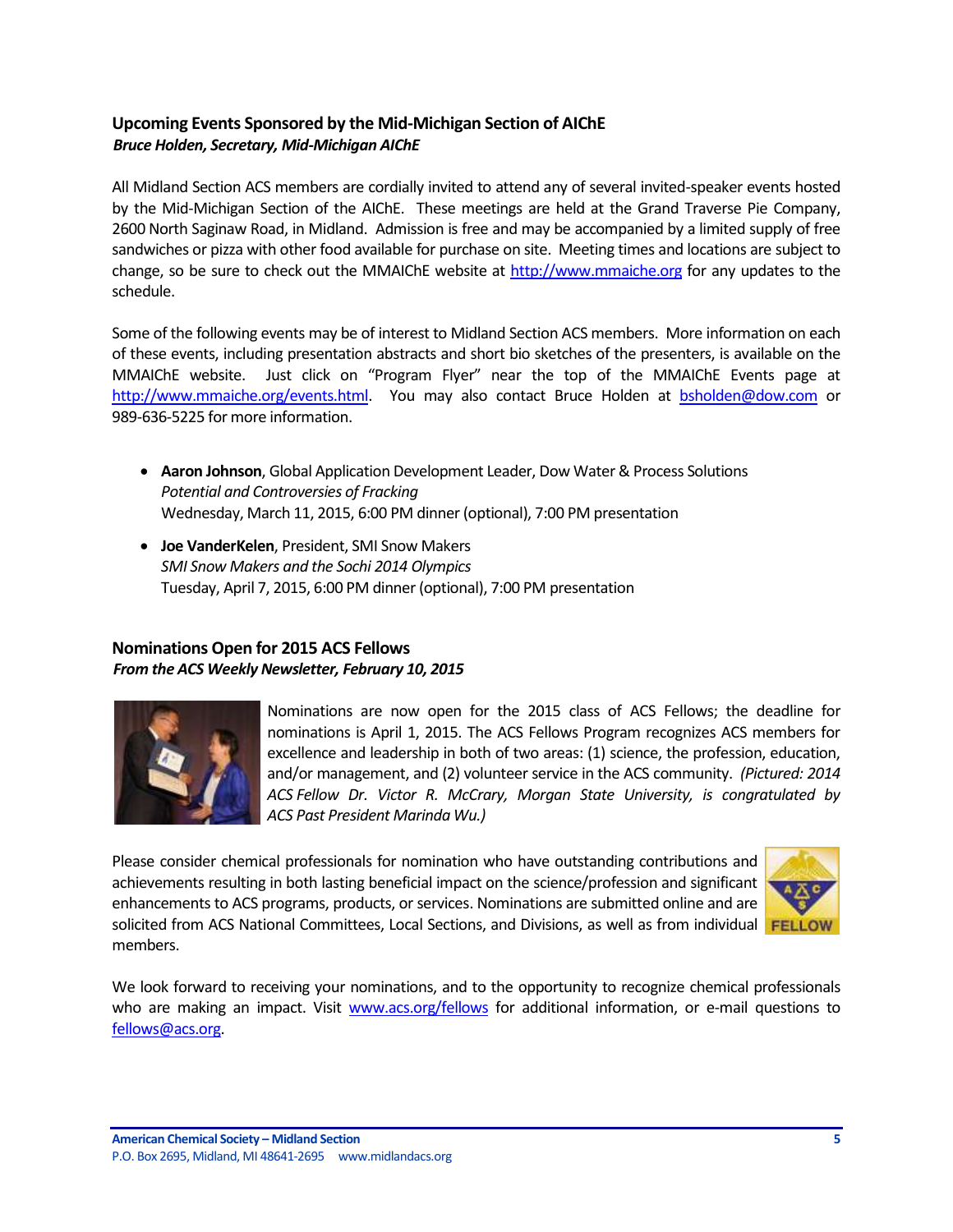## <span id="page-5-0"></span>**2015 Midland Section ACS Spring Awards Banquet and Final Call for Awards Nominations** *Diana Deese, Awards Committee Chair, Midland Section ACS*

It is not too late to recognize outstanding educators, volunteers, and colleagues. I am asking that you take the time to nominate that outstanding person to be recognized at the American Chemical Society–Midland Section Spring Awards Banquet at the Great Hall and Convention Center in Midland on Wednesday, May 6, 2015. The awards banquet is a great way to connect with others in the industry, those who have gone before us, those who teach the next generation, and those who will be following in our footsteps.

The process of nominating can be fun and easy. Consider getting your colleagues together for lunch and putting together a packet. If you are in a managerial role and are worried about favoritism, consider nominating 2–3 qualified persons (you will remain anonymous). If you feel you deserve an award but everyone is just too busy to notice, consider leaving suggestions or have an outright discussion with your manager. If you are a parent: Does your child have a great science teacher? If so, consider nominating him/her.

From personal experience, if you know the deserving person, it only takes one hour to put together an awardwinning letter, and an additional 15 minutes soliciting supporting letters. Think of what it will mean to that person and how good you will feel about your good deed. I have listed previous award recipients and would like to remedy that nasty "No Recipient" comment, as there is surely someone deserving in every category!

When you realize how exciting it is to nominate someone at the local level and you want to do more, I invite you to peruse the veritable cornucopia of awards the American Chemical Society offers at the national level. I have listed them below (see page 12), each linked to the corresponding Web address where you can find out more information. Now is the time to begin nominations for National ACS awards for 2015–2016 as most annual award nominations have a deadline of November 1.

Nomination packets for all awards (except outstanding high school and collegiate awards) must, at a minimum, consist of a current resume or equivalent, and at least one supporting letter in addition to your letter of nomination, all stating why the nominee is deserving of the award with specific examples of professional involvement/growth, contributions to industry, and outside affiliations.

It is highly recommended that the nomination include a publications and patent list, where applicable, and additional letters of support which can come from students, parents, community members, and/or administrators. An example nomination letter can be requested from the awards chair via e-mail. Nominations not meeting the minimum requirements, and submissions received after the April 7, 2015 deadline, will not be considered.

For those of you sequestered in labs who feel you might not be able to attend unless you nominate someone, I say save the date and come on out for a night of food, fun, and fraternization! Watch for more detailed information right here in *The Midland Chemist*!

As always, contact me if you have any questions: Diana Deese, Midland Section ACS Awards Committee Chair [\(dkdeese@dow.com\)](mailto:dkdeese@dow.com).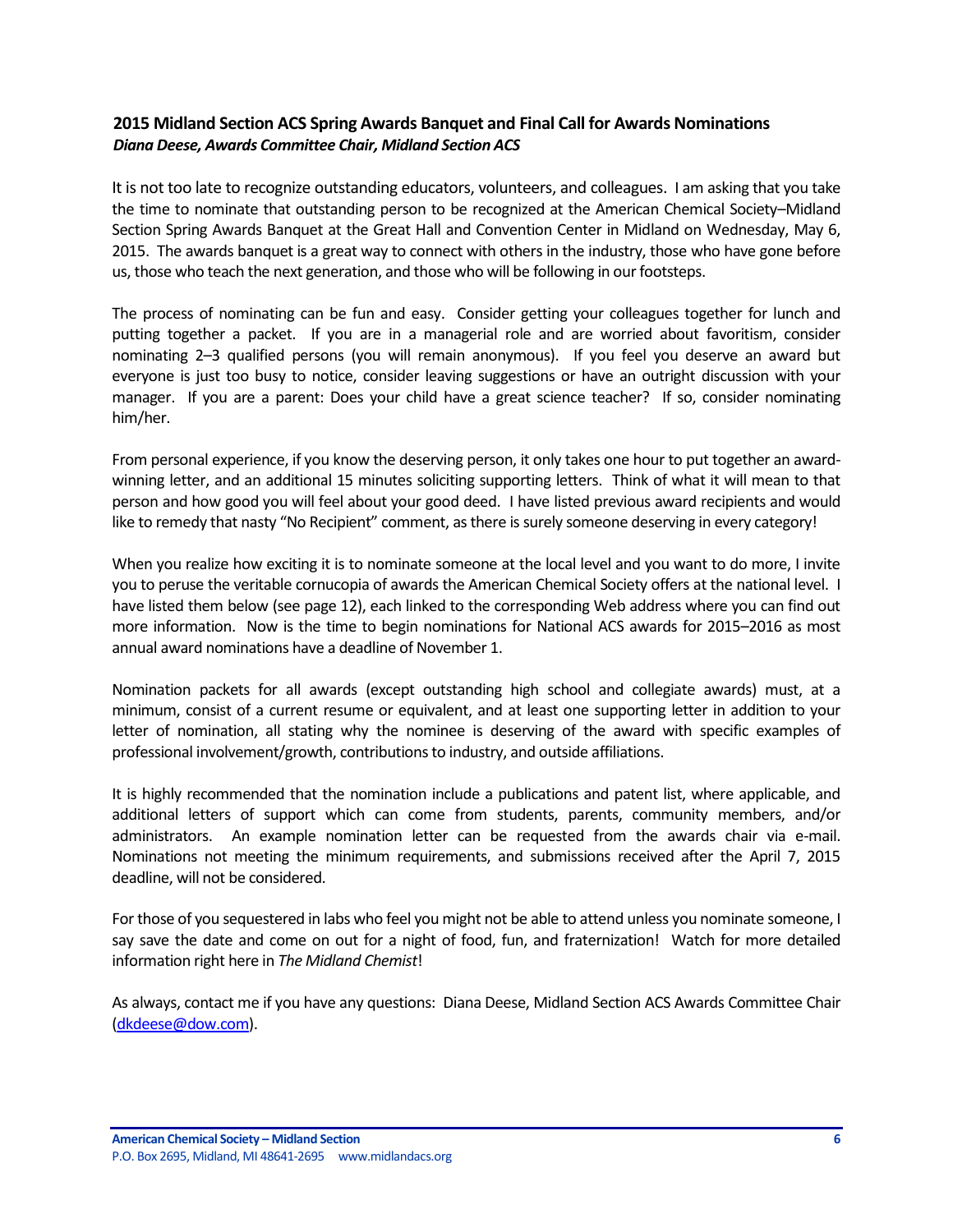## <span id="page-6-0"></span>**Call for Nominations: 2015 Teaching, Volunteer, Education, Chemical Sciences Awards** *Diana Deese, Awards Committee Chair, Midland Section ACS*

Each year, the Midland Section of the American Chemical Society presents awards to recognize outstanding achievement in the chemical sciences. Nominations for the 2015 awards are invited for the following areas:

- Outstanding Elementary Level Science Teaching
- Outstanding Middle Level Science Teaching
- Outstanding High School Chemistry Teaching
- Outstanding College Chemistry Teaching
- Science Education Volunteer of the Year
- Outstanding Achievement and Promotion of the Chemical Sciences
- Outstanding Service to the American Chemical Society
- Outstanding Chemical Technician
- Outstanding High School/College Chemistry Students

## *Outstanding Science/Chemistry Teaching Awards*

Candidates for the teaching awards must be educators at schools in the five-county geographical area of the Midland Section: Bay, Gratiot, Isabella, Midland and Saginaw Counties. One candidate will be recognized for their teaching contributions in each of the following categories: Elementary, Middle Level, High School, and College.

#### *Science Education Volunteer of the Year*

The Science Education Volunteer of the Year award is presented to an individual who makes a substantial contribution to science learning in the Midland Section through voluntary efforts.

## *Outstanding Achievement and Promotion of the Chemical Sciences*

Each year the Midland Section honors an individual residing within the Section's geographical area who has demonstrated outstanding achievement and promotion of the chemical sciences. This award recognizes dedication and service to the chemical profession, but the recipient need not be an ACS member.

## *Outstanding Service to the American Chemical Society*

The Section sponsors an annual award to recognize outstanding service to the Midland Section of the ACS. This award recognizes achievement in the promotion of the goals and objectives of the Society. Nominees shall be members of the Midland Section. Nominations should include a history of service to the Midland Section, and supporting letters from fellow ACS members.

#### *Outstanding Chemical Technician*

The Section presents an annual Outstanding Chemical Technician award to an individual who has demonstrated an extremely high degree of professionalism as a chemical technician. Nominees must have worked for five years as a chemical technician, or in a related field, and whose primary job includes conducting experimentation or correlating information to help solve chemical problems or discover new chemical knowledge. The nominee must have successfully completed a two-year post-high school level chemistry curriculum leading to an associate degree, the equivalent course in a baccalaureate program, or equivalent experience. ACS membership is not required for chemical technicians to be eligible for this award. Nominations should include outside affiliations. *Request the National ACS nomination form from the awards chair to nominate in this category.*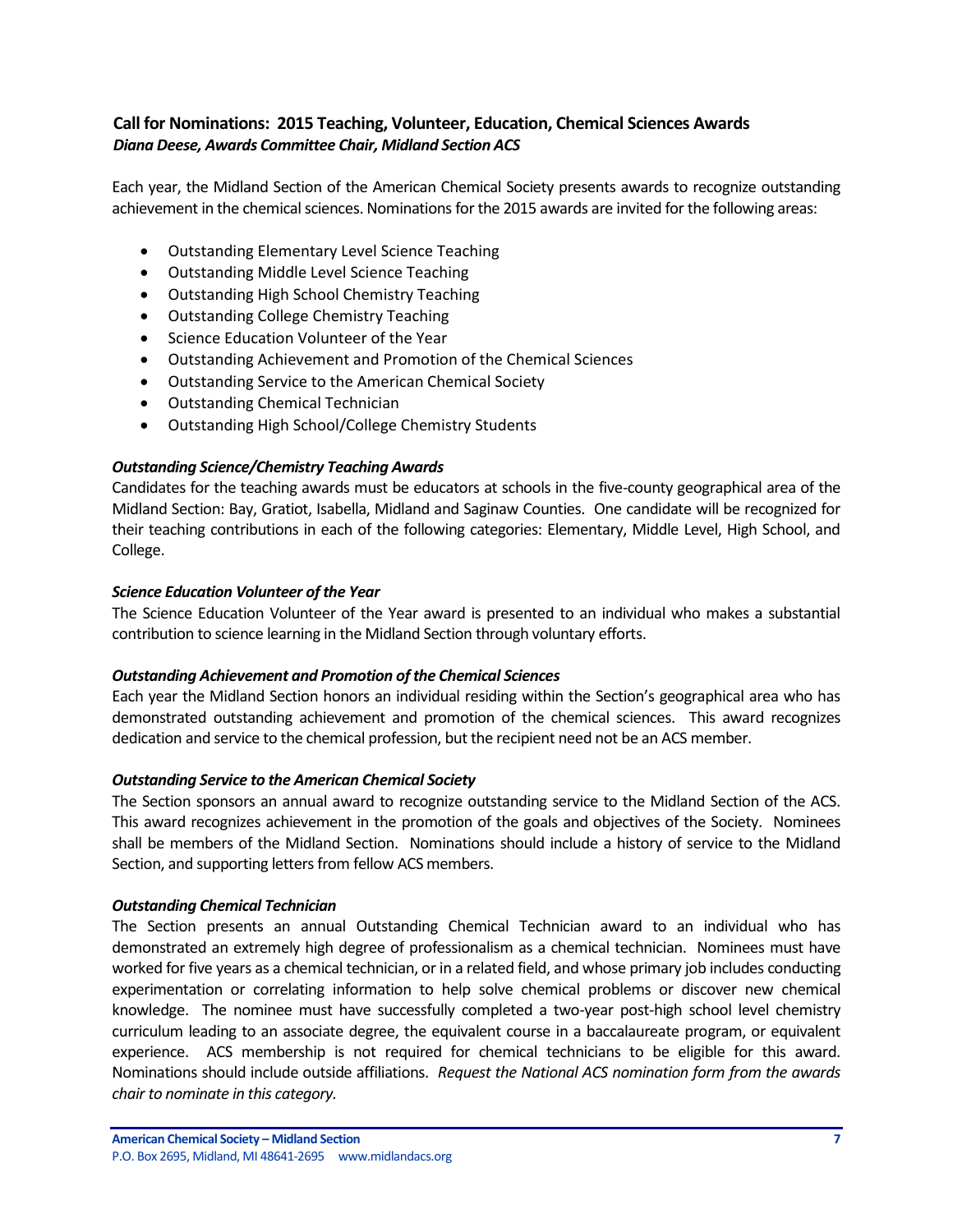Recipients of all awards will be selected by the Awards Committee with the exception of the Outstanding Achievement and Promotion of the Chemical Sciences award, which is submitted for approval by the Midland Section ACS Executive Committee. Nominators should write a letter indicating the award and describing the attributes of the candidate.

Nomination packets for all awards (except outstanding high school and collegiate awards) must, at a minimum, consist of a current resume or equivalent, and at least one additional supporting letter included with your nomination all stating why the nominee is deserving of the award. Specific examples should be given in areas such as professional involvement/growth, contributions to industry, and outside affiliations. It is highly recommended that the nomination include a publications and patent list where applicable. Additional letters of support can come from students, parents, community members, and/or administrators.

The deadline for nominations is Tuesday, April 7, 2015. Nominations not meeting the minimum requirements, and submissions received after the April 7 deadline, will not be considered. Mail or fax submissions are acceptable; *electronic (e-mail) submissions are preferred*. All submissions must be accompanied by the name, position, address and phone number of the nominator.

#### *Outstanding Chemistry Students*

The Awards Committee also recognizes outstanding chemistry students at the high school and collegiate levels. Those students should be selected by their respective departments, and their names forwarded to the Awards Committee using the form attached to this call for nominations (see page 9). One selection per school; no supporting letters needed.

Award recipients, as well as Chemistry Olympiad winners and Fifty/Sixty/Seventy Year ACS Members, will be honored at the 2015 ACS Spring Recognition Dinner at the Great Hall and Convention Center, in Midland, on Wednesday, May 6, 2015.

The Awards Committee greatly appreciates the efforts involved in nominating someone, and wishes to thank you for helping to recognize deserving students, colleagues, and educators in our local section. Please pass this information along to anyone involved in our local science programs!

For example nominations or more detail on any award, please contact Diana Deese.

#### *Electronic submissions are acceptable and preferred*, or via U.S. mail to:

Diana K. Deese, Chair ACS Midland Section Awards Committee Phone: (989) 636-9915 E-mail[: awards@midlandacs.org](mailto:awards@midlandacs.org) o[r dkdeese@dow.com](mailto:dkdeese@dow.com)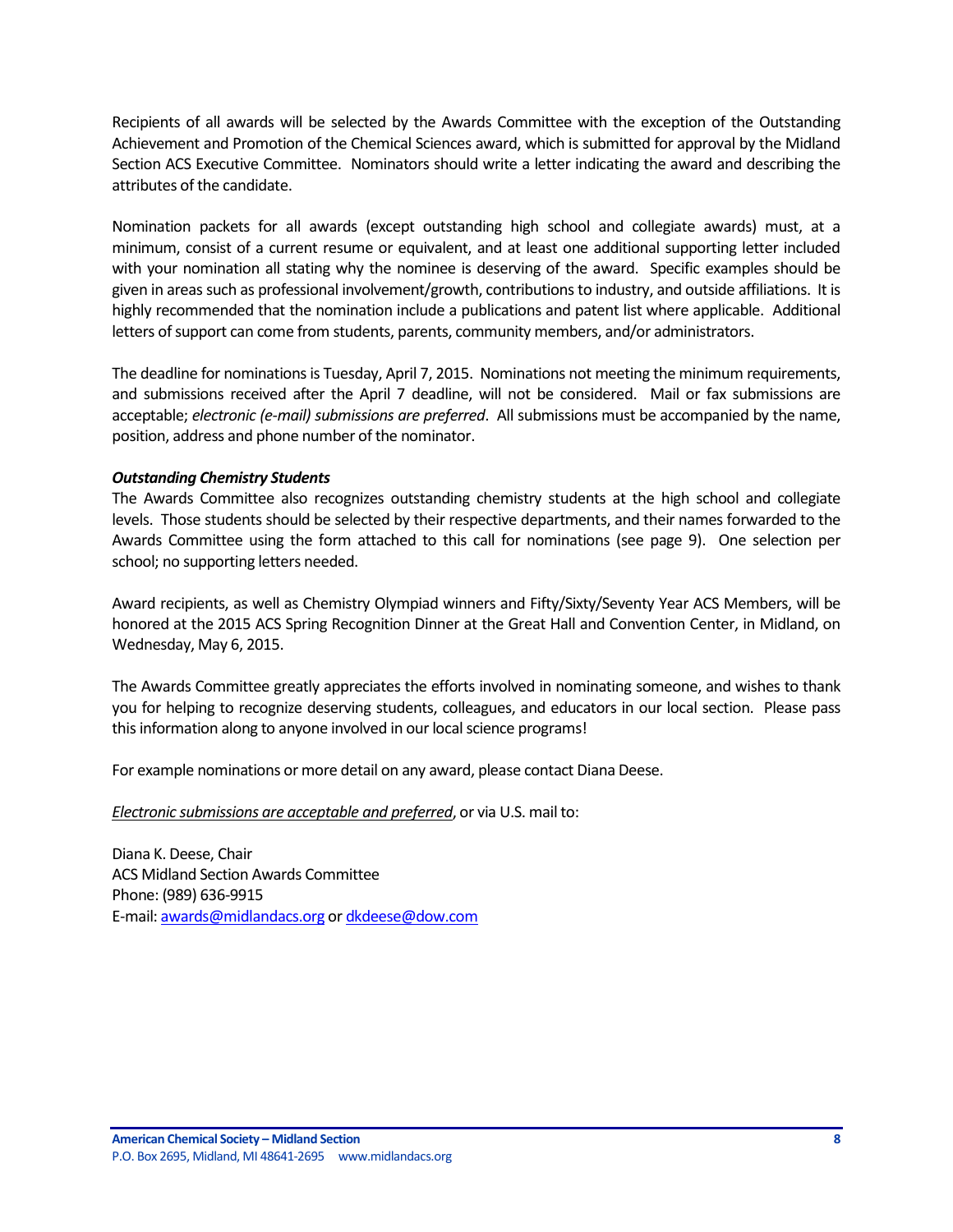

# **American Chemical Society – Midland Section**

**Nomination Form for 2015 Outstanding High School / Collegiate Chemistry Student ACS Midland Section**

| (Indicate) (Please print legibly)                                                               |
|-------------------------------------------------------------------------------------------------|
|                                                                                                 |
|                                                                                                 |
|                                                                                                 |
| Student's career/postgraduate plans (if known):                                                 |
|                                                                                                 |
| ,我们也不能在这里的时候,我们也不能在这里的时候,我们也不能会在这里的时候,我们也不能会在这里的时候,我们也不能会在这里的时候,我们也不能会在这里的时候,我们也不               |
| Please return this form to the following address no later than April 7, 2015:<br>Diana K. Deese |
| ACS Awards Committee Chair, Midland Section<br>Phone: (989) 636-9915                            |

E-mail[: dkdeese@dow.com](mailto:dkdeese@dow.com)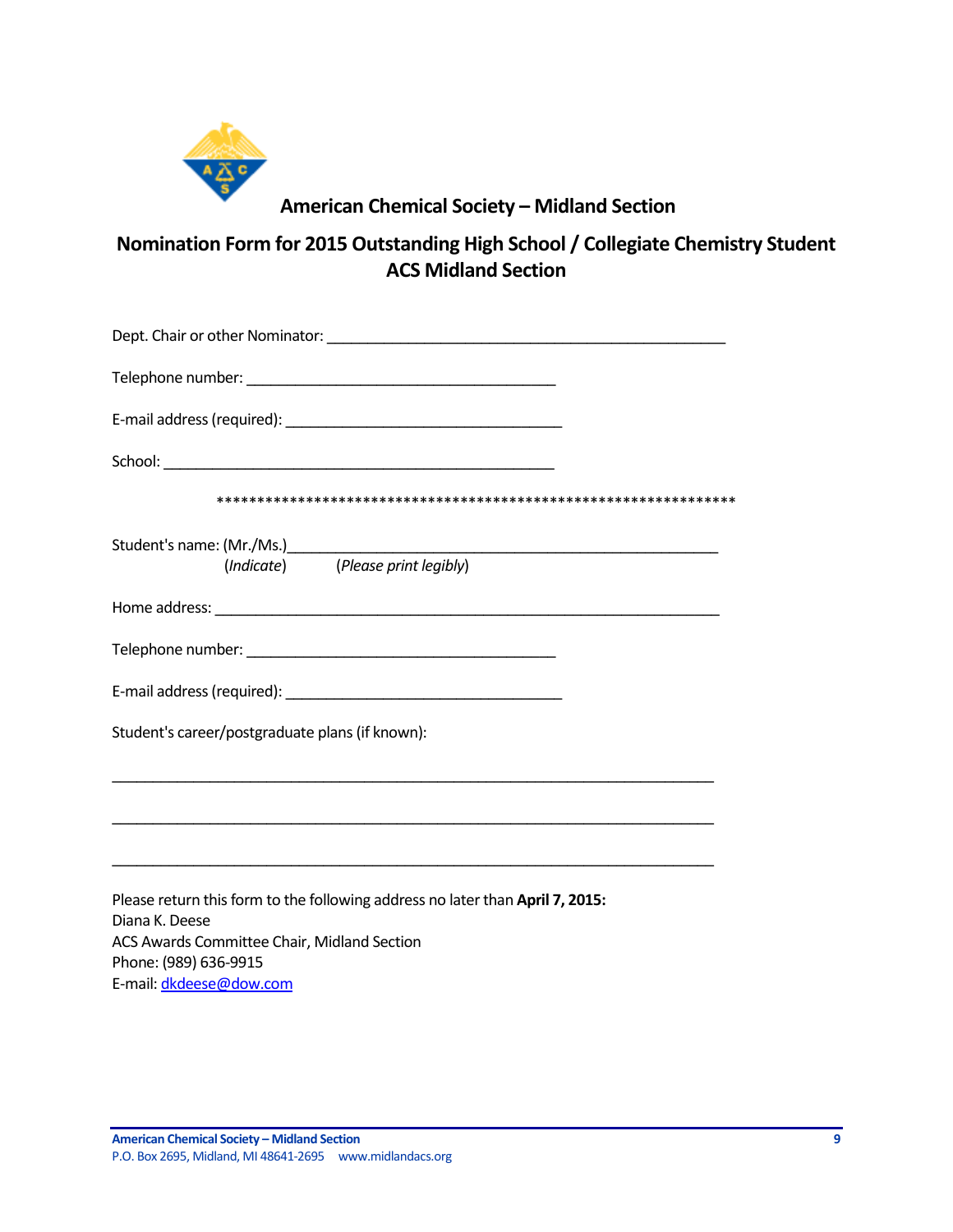# <span id="page-9-0"></span>**Previous Recipients of Midland Section ACS Awards** *Diana Deese, Awards Committee Chair, Midland Section ACS*

|      | <b>Elementary Level Science Education</b> |      | <b>Middle Level Science Education</b> |      | <b>High School Chemistry Teaching</b> |
|------|-------------------------------------------|------|---------------------------------------|------|---------------------------------------|
| 1992 | Karen Ziemelis                            | 1992 | Derrell Steffen                       | 1989 | <b>Robert Wallace</b>                 |
| 1993 | Lela Wade                                 | 1993 | Laurie Hepinstall                     | 1990 | Gary Ronk                             |
| 1994 | Constance A. Dullock                      | 1994 | JoAnn Kraut                           | 1991 | No Recipient                          |
| 1995 | Joan Klopcic                              | 1995 | No Recipient                          | 1992 | John Clark, Edna Konwinski            |
| 1996 | Mark Hackbarth                            | 1996 | Barbara J. Bibbee                     | 1993 | Mary Irons                            |
| 1997 | Denise Koppleberger, Cheryl Ruthig        | 1997 | Gary J. Johnson                       | 1994 | Jo Ann Pelkki                         |
| 1998 | Barbara McGivern                          | 1998 | No Recipient                          | 1995 | No Recipient                          |
| 1999 | John Clark                                | 1999 | No Recipient                          | 1996 | Sandra Schafer                        |
| 2000 | Sue Burtch, Robin Harshman-Rogers,        | 2000 | No Recipient                          | 1997 | Mary Fredell                          |
|      | Vicki Richard, Clare Jorgensen            | 2001 | No Recipient                          | 1998 | Dale Ressler                          |
| 2001 | Cathy Egerer, Amy Hindbaugh-Marr          | 2002 | Joel Mikusko                          | 1999 | Robert Enszer                         |
| 2002 | Maureen Becker                            | 2003 | No Recipient                          | 2000 | Steven Kelly                          |
| 2003 | Leon Katzinger                            | 2004 | Christine Brillhart                   | 2001 | <b>William Stokes</b>                 |
| 2004 | Joan Roels                                | 2005 | No Recipient                          | 2002 | Robert Hansen                         |
| 2005 | <b>Curt Moses</b>                         | 2006 | <b>Matthew Miller</b>                 | 2003 | No Recipient                          |
| 2006 | Robin Allen                               | 2007 | John Hoving                           | 2004 | Doug Grezeszak                        |
| 2007 | Diane Huckins                             | 2008 | Mark Koschmann                        | 2005 | Pamela Thompson                       |
| 2008 | Rachel Pappas                             | 2009 | Carla Piazza                          | 2006 | Daniel Sealy                          |
| 2009 | No Recipient                              | 2010 | Melinda Coyle                         | 2007 | No Recipient                          |
| 2010 | No Recipient                              | 2011 | Jennifer Lenon                        | 2008 | No Recipient                          |
| 2011 | <b>Beth Quimby</b>                        | 2012 | Jayme Swanson                         | 2009 | Nancy Vossen                          |
| 2012 | No Recipient                              | 2013 | John Barnes                           | 2010 | Sandra Schafer                        |
| 2013 | No Recipient                              | 2014 | No Recipient                          | 2011 | David Allan                           |
| 2014 | No Recipient                              |      |                                       | 2012 | David Bruessow                        |
|      |                                           |      |                                       | 2013 | Tom Short / Sarah Beery               |
|      |                                           |      |                                       | 2014 | No Recipient                          |
|      | <b>College Chemistry Teaching</b>         |      |                                       |      |                                       |
| 1989 | Joan Sabourin                             | 2001 | Sandra Smith                          | 2013 | No Recipient                          |
| 1990 | <b>Bob Howell</b>                         | 2002 | Margaret Hill                         | 2014 | Dr. David Baker                       |
| 1991 | Robert Kohrman                            | 2003 | Dale Meier                            |      |                                       |
| 1992 | <b>Scott Hill</b>                         | 2004 | Katherine Blystone                    |      |                                       |
| 1993 | Ajit Sharma                               | 2005 | Ronald Sharp                          |      |                                       |
| 1994 | Laura Vosejpka                            | 2006 | Arthur G. Smith                       |      |                                       |
| 1995 | George Eastland                           | 2007 | Cynthia N. Peck                       |      |                                       |
| 1996 | <b>Martin Spartz</b>                      | 2008 | No Recipient                          |      |                                       |
| 1997 | Philip Squattrito                         | 2009 | No Recipient                          |      |                                       |
| 1998 | Thomas Delia                              | 2010 | Anton Jenson                          |      |                                       |
| 1999 | Steven Keinath                            | 2011 | No Recipient                          |      |                                       |
| 2000 | James Hutchison                           | 2012 | David S. Karpovich                    |      |                                       |
|      | <b>Science Education Volunteer</b>        |      |                                       |      |                                       |
| 1992 | <b>Gregg Young</b>                        | 1999 | William Albe                          | 2007 | Teri Bickmore                         |
| 1993 | Peter Bonk                                | 2000 | Karol Childs                          |      | Cal Goeders                           |
| 1994 | Peter Moehs                               | 2001 | Donald Petersen                       | 2008 | <b>Tim Drier</b>                      |
| 1995 | Gretchen Kohl                             | 2002 | Joan McMahon                          | 2009 | Dave Stickles                         |
| 1996 | John Blizzard                             | 2003 | John Blizzard                         | 2010 | Lisa Thackery                         |
|      | Richard Van Effen                         | 2004 | Jan Zanyk                             | 2011 | Charles & Barbara Roth                |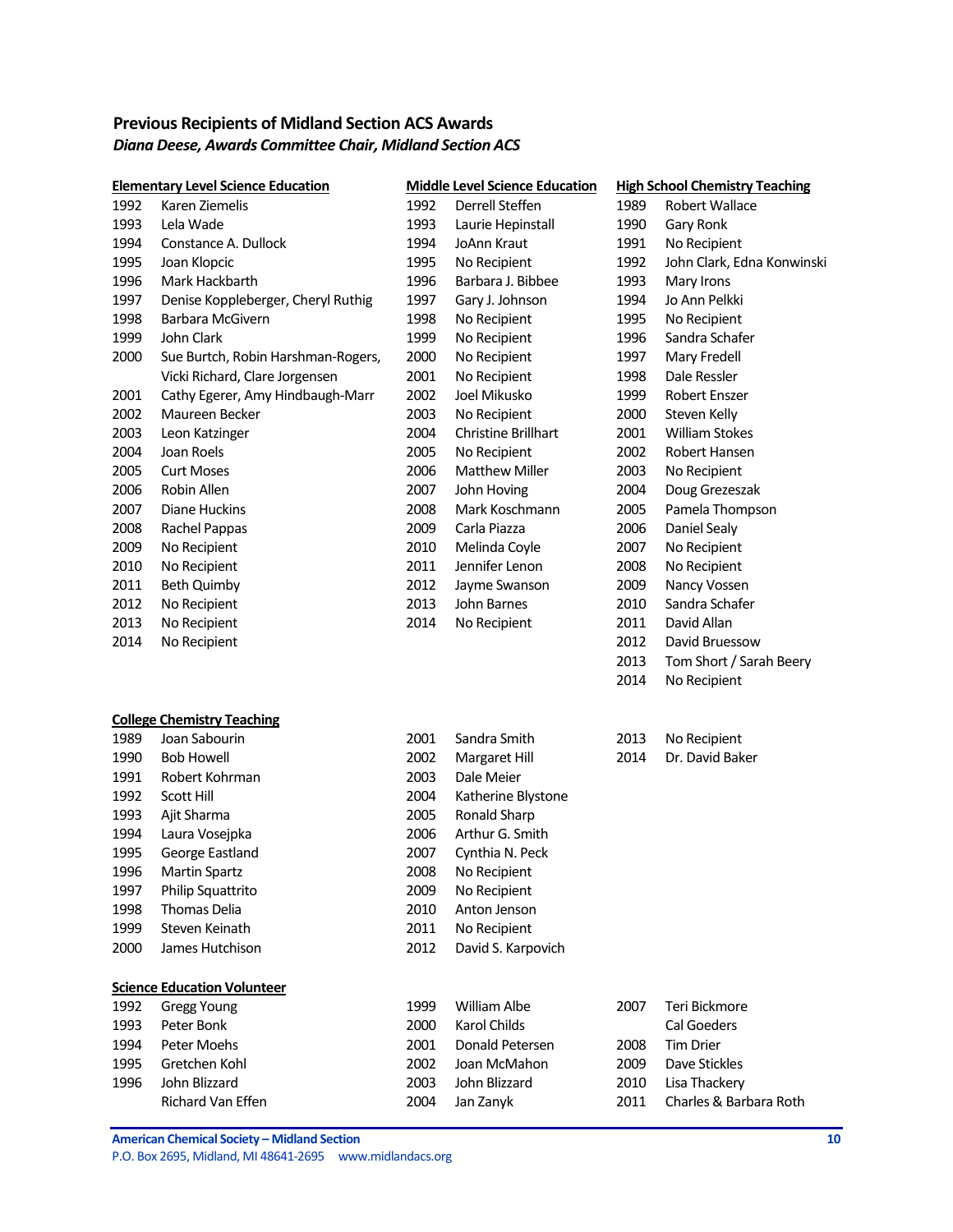| 1997 | Marvin Tegen       | 2005 Eldon Graham   | 2012 Estelle Lebeau  |
|------|--------------------|---------------------|----------------------|
|      | 1998 Carlton Beyer | 2006 Tom Chamberlin | 2013 No Recipient    |
|      |                    |                     | 2014 Charles Nielsen |

|      | <b>Outstanding Achievement in the Promotion of Diversity in Chemistry, Related Sciences, and Engineering</b> |      |                            |      |                       |
|------|--------------------------------------------------------------------------------------------------------------|------|----------------------------|------|-----------------------|
|      |                                                                                                              |      | (Awarded every other year) |      |                       |
| 2002 | George Gant, Richard Stringfield                                                                             | 2008 | Sandra Parker              | 2014 | Victor Atiemo-Obeng   |
| 2004 | Smallwood Holoman, Jr.                                                                                       | 2010 | Theophilus Leapheart       |      |                       |
| 2006 | Joan Sabourin                                                                                                | 2012 | Linneaus Dorman            |      |                       |
|      | <b>Outstanding Chemical Technician</b>                                                                       |      |                            |      |                       |
| 1997 | Connie J. Murphy                                                                                             | 2004 | Sherry Allen               | 2011 | Amy Tesolin-Gee       |
| 1998 | <b>David Stickles</b>                                                                                        | 2005 | <b>Bill Rievert</b>        | 2012 | Amber Wallace         |
| 1999 | Ronald L. Good                                                                                               | 2006 | Margo McIvor               | 2013 | No Recipient          |
| 2000 | Kurt A. Bell                                                                                                 | 2007 | Debbie Bailey              | 2014 | Jeff Seifferly        |
| 2001 | Gordon R. Roof                                                                                               | 2008 | Sue Perz                   |      |                       |
| 2002 | Cynthia J. Gould                                                                                             | 2009 | Diana Deese                |      |                       |
| 2003 | Robert Krystosek                                                                                             | 2010 | No Recipient               |      |                       |
|      | <b>Outstanding Achievement and Promotion of the Chemical Sciences</b>                                        |      |                            |      |                       |
| 1976 | Dr. Turner Alfrey, Jr.                                                                                       | 1990 | Dr. Joseph E. Dunbar       | 2004 | Herbert D. (Ted) Doan |
| 1977 | Dr. Etcyl H. Blair                                                                                           | 1991 | Dr. Thomas H. Lane         | 2005 | Dr. Michael J. Owen   |
| 1978 | Dr. David C. Young                                                                                           | 1992 | Dr. Donald A. Tomalia      | 2006 | Dr. Robert E. Kohrman |
| 1979 | Dr. Vernon A. Stenger                                                                                        | 1993 | Dr. Dale J. Meier          | 2007 | Dr. Petar R. Dvornic  |
| 1980 | Dr. Daniel R. Stull                                                                                          | 1994 | Dr. Philip T. Delassus     | 2008 | Dr. Jack Kruper       |
| 1981 | Dr. Bob A. Howell                                                                                            | 1995 | Dr. Duane B. Priddy        | 2009 | No Recipient          |
| 1982 | Dr. Wendell L. Dilling                                                                                       | 1996 | Dr. Hans G. Elias          | 2010 | No Recipient          |
| 1983 | Dr. Donald R. Weyenberg                                                                                      | 1997 | Dr. Ludo K. Frevel         | 2011 | Dr. James Falender    |
| 1984 | Dr. Edwin P. Plueddemann                                                                                     | 1998 | Dr. Patrick B. Smith       | 2012 | No Recipient          |
| 1985 | Dr. Raymond P. Boyer                                                                                         | 1999 | Dr. David E. Henton        | 2013 | No Recinient          |

| 1977 | Dr. Etcyl H. Blair       | 1991 | Dr. Thomas H. Lane     | 2005 | Dr. Michael J. Ow  |
|------|--------------------------|------|------------------------|------|--------------------|
| 1978 | Dr. David C. Young       | 1992 | Dr. Donald A. Tomalia  | 2006 | Dr. Robert E. Koh  |
| 1979 | Dr. Vernon A. Stenger    | 1993 | Dr. Dale J. Meier      | 2007 | Dr. Petar R. Dvori |
| 1980 | Dr. Daniel R. Stull      | 1994 | Dr. Philip T. Delassus | 2008 | Dr. Jack Kruper    |
| 1981 | Dr. Bob A. Howell        | 1995 | Dr. Duane B. Priddy    | 2009 | No Recipient       |
| 1982 | Dr. Wendell L. Dilling   | 1996 | Dr. Hans G. Elias      | 2010 | No Recipient       |
| 1983 | Dr. Donald R. Weyenberg  | 1997 | Dr. Ludo K. Frevel     | 2011 | Dr. James Falend   |
| 1984 | Dr. Edwin P. Plueddemann | 1998 | Dr. Patrick B. Smith   | 2012 | No Recipient       |
| 1985 | Dr. Raymond P. Boyer     | 1999 | Dr. David E. Henton    | 2013 | No Recipient       |
| 1986 | Stanley P. Klesney       | 2000 | Dr. Steven J. Martin   | 2014 | No Recipient       |
| 1987 | Dr. Warren B. Crummett   | 2001 | Dr. Edwin C. Steiner   |      |                    |
| 1988 | Dr. A. Lee Smith         | 2002 | Dr. Thomas J. Delia    |      |                    |
| 1989 | Dr. Do lk Lee            | 2003 | Dr. Robert M. Nowak    |      |                    |
|      |                          |      |                        |      |                    |

#### **Outstanding Service to the American Chemical Society**

| 1989 | Dr. David C. Young     | 2000 | Dr. Peter & Dr. Patricia Dreyfuss | 2011 | No Recipient |
|------|------------------------|------|-----------------------------------|------|--------------|
| 1990 | Dr. Linneaus C. Dorman | 2001 | Dr. George W. Eastland, Jr.       | 2012 | No Recipient |
| 1991 | Dr. Donald R. Petersen | 2002 | Joan Sabourin                     | 2013 | No Recipient |
| 1992 | Dr. Wendell L. Dilling | 2003 | John Blizzard                     | 2014 | No Recipient |
| 1993 | Dr. Bob A. Howell      | 2004 | Dr. Steven E. Keinath             |      |              |
| 1994 | Eldon L. Graham        | 2005 | Ann Birch                         |      |              |
| 1995 | Gretchen S. Kohl       | 2006 | Dr. Philip Squattrito             |      |              |
| 1996 | Fran K. Voci           | 2007 | David L. Stickles                 |      |              |
| 1997 | Dr. Thomas H. Lane     | 2008 | Connie Murphy                     |      |              |
| 1998 | Vicky S. Cobb          | 2009 | No Recipient                      |      |              |
| 1999 | Dr. Theodore E. Tabor  | 2010 | No Recipient                      |      |              |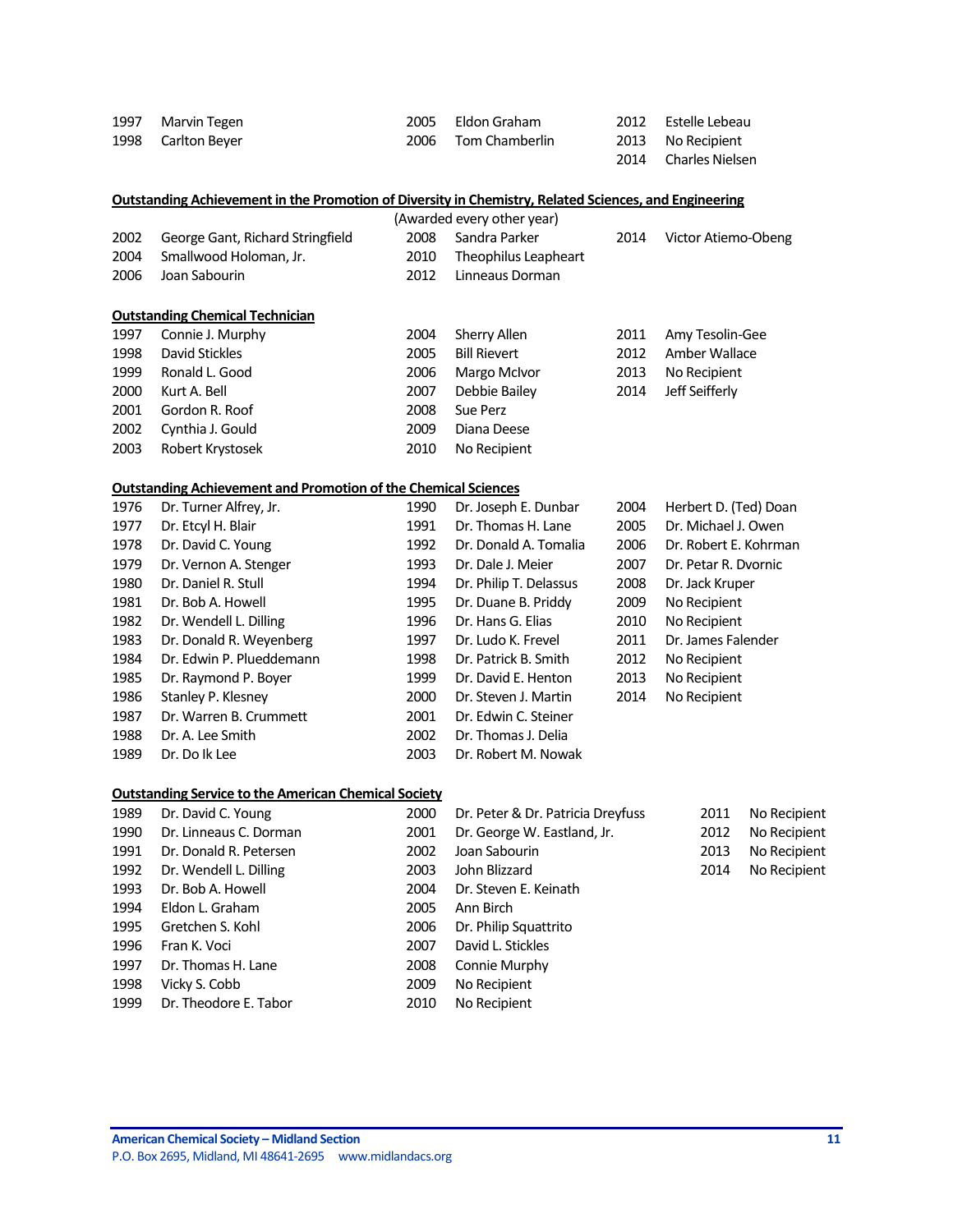# <span id="page-11-0"></span>**ACS National Awards for 2015–2016 Nomination** *Diana Deese, Awards Committee Chair, Midland Section ACS*

Editor's note: Several Midland Section ACS members have received various National ACS awards over the years. Please see their names, as noted, below.

[ACS Award for Achievement in Research for the Teaching and Learning of Chemistry](http://www.acs.org/content/acs/en/funding-and-awards/awards/national/bytopic/acs-award-for-achievement-in-research-for-the-teaching-and-learning-of-chemistry.html) [ACS Award for Affordable Green Chemistry](http://www.acs.org/content/acs/en/funding-and-awards/awards/national/bytopic/acs-award-for-affordable-green-chemistry.html) 2012 William J. Kruper [ACS Award for Computers in Chemical and Pharmaceutical Research](http://www.acs.org/content/acs/en/funding-and-awards/awards/national/bytopic/acs-award-for-computers-in-chemical-and-pharmaceutical-research.html) [ACS Award for Creative Advances in Environmental Science and](http://www.acs.org/content/acs/en/funding-and-awards/awards/national/bytopic/acs-award-for-creative-advances-in-environmental-science-and-technology.html) Technology 1986 Eugene E. Kenaga [ACS Award for Creative Invention](http://www.acs.org/content/acs/en/funding-and-awards/awards/national/bytopic/acs-award-for-creative-invention.html) 1984 Edwin P. Plueddemann [ACS Award for Creative Research and Applications of Iodine Chemistry](http://www.acs.org/content/acs/en/funding-and-awards/awards/national/bytopic/acs-award-for-creative-research-and-applications-of-iodine-chemistry.html) [ACS Award for Creative Work in Fluorine Chemistry](http://www.acs.org/content/acs/en/funding-and-awards/awards/national/bytopic/acs-award-for-creative-work-in-fluorine-chemistry.html) [ACS Award for Creative Work in Synthetic Organic Chemistry](http://www.acs.org/content/acs/en/funding-and-awards/awards/national/bytopic/acs-award-for-creative-work-in-synthetic-organic-chemistry.html) [ACS Award for Distinguished Service in the Advancement of Inorganic Chemistry](http://www.acs.org/content/acs/en/funding-and-awards/awards/national/bytopic/acs-award-for-distinguished-service-in-the-advancement-of-lnorganic-chemistry.html) [ACS Award for Encouraging Disadvantaged Students into Careers in the Chemical Sciences](http://www.acs.org/content/acs/en/funding-and-awards/awards/national/bytopic/acs-award-for-encouraging-disadvantaged-students-into-careers-in-the-chemical-sciences.html) [ACS Award for Encouraging Women into Careers in the Chemical Sciences](http://www.acs.org/content/acs/en/funding-and-awards/awards/national/bytopic/acs-award-for-encouraging-women-into-careers-in-the-chemical-sciences.html) [ACS Award for Research at an Undergraduate Institution](http://www.acs.org/content/acs/en/funding-and-awards/awards/national/bytopic/acs-award-for-research-at-an-undergraduate-institution.html) [ACS Award for Team Innovation](http://www.acs.org/content/acs/en/funding-and-awards/awards/national/bytopic/acs-award-for-team-innovation.html) [ACS Award in Analytical Chemistry](http://www.acs.org/content/acs/en/funding-and-awards/awards/national/bytopic/acs-award-in-analytical-chemistry.html) **[ACS Award in Applied Polymer Science](http://www.acs.org/content/acs/en/funding-and-awards/awards/national/bytopic/acs-award-in-applied-polymer-science.html)** 1970 Raymond F. Boyer [ACS Award in Chromatography](http://www.acs.org/content/acs/en/funding-and-awards/awards/national/bytopic/acs-award-in-chromatography.html) 1991 Hamish Small [ACS Award in Colloid and Surface Chemistry](http://www.acs.org/content/acs/en/funding-and-awards/awards/national/bytopic/acs-award-in-colloid-and-surface-chemistry.html) [ACS Award in Industrial Chemistry](http://www.acs.org/content/acs/en/funding-and-awards/awards/national/bytopic/acs-award-in-industrial-chemistry.html) [ACS Award in Inorganic Chemistry](http://www.acs.org/content/acs/en/funding-and-awards/awards/national/bytopic/acs-award-in-inorganic-chemistry.html) [ACS Award in Organometallic Chemistry](http://www.acs.org/content/acs/en/funding-and-awards/awards/national/bytopic/acs-award-in-organometallic-chemistry.html) [ACS Award in Polymer Chemistry](http://www.acs.org/content/acs/en/funding-and-awards/awards/national/bytopic/acs-award-in-polymer-chemistry.html) 1973 Turner Alfrey, Jr. [ACS Award in Pure Chemistry](http://www.acs.org/content/acs/en/funding-and-awards/awards/national/bytopic/acs-award-in-pure-chemistry.html) [ACS Award in Separations Science and Technology](http://www.acs.org/content/acs/en/funding-and-awards/awards/national/bytopic/acs-award-in-separations-science-and-technology.html) [ACS Award in the Chemistry of Materials](http://www.acs.org/content/acs/en/funding-and-awards/awards/national/bytopic/acs-award-in-the-chemistry-of-materials.html) [ACS Award in Theoretical Chemistry](http://www.acs.org/content/acs/en/funding-and-awards/awards/national/bytopic/acs-award-in-theoretical-chemistry.html) [Award for Volunteer Service to the American Chemical Society](http://www.acs.org/content/acs/en/funding-and-awards/awards/national/bytopic/award-for-volunteer-service-to-the-american-chemical-society.html) [Roger Adams Award in Organic Chemistry](http://www.acs.org/content/acs/en/funding-and-awards/awards/national/bytopic/roger-adams-award-in-organic-chemistry.html) [Alfred Bader Award in Bioinorganic or Bioorganic Chemistry](http://www.acs.org/content/acs/en/funding-and-awards/awards/national/bytopic/alfred-bader-award-in-bioinorganic-or-bioorganic-chemistry.html) [Earle B. Barnes Award for Leadership in Chemical Research Management](http://www.acs.org/content/acs/en/funding-and-awards/awards/national/bytopic/earle-b-barnes-award-for-leadership-in-chemical-research-management.html) 1987 Malcolm E. Pruitt 2009 Gregg A. Zank 2014 William F. Banholzer [Ronald Breslow Award for Achievement in Biomimetic Chemistry](http://www.acs.org/content/acs/en/funding-and-awards/awards/national/bytopic/ronald-breslow-award-for-achievement-in-biomimetic-chemistry.html) [Herbert C. Brown Award for Creative Research in Synthetic Methods](http://www.acs.org/content/acs/en/funding-and-awards/awards/national/bytopic/herbert-c-brown-award-for-creative-research-in-synthetic-methods.html) [James Bryant Conant Award in High School Chemistry Teaching](http://www.acs.org/content/acs/en/funding-and-awards/awards/national/bytopic/james-bryant-conant-award-in-high-school-chemistry-teaching.html) [Arthur C. Cope Award](http://www.acs.org/content/acs/en/funding-and-awards/awards/national/bytopic/arthur-c-cope-award.html)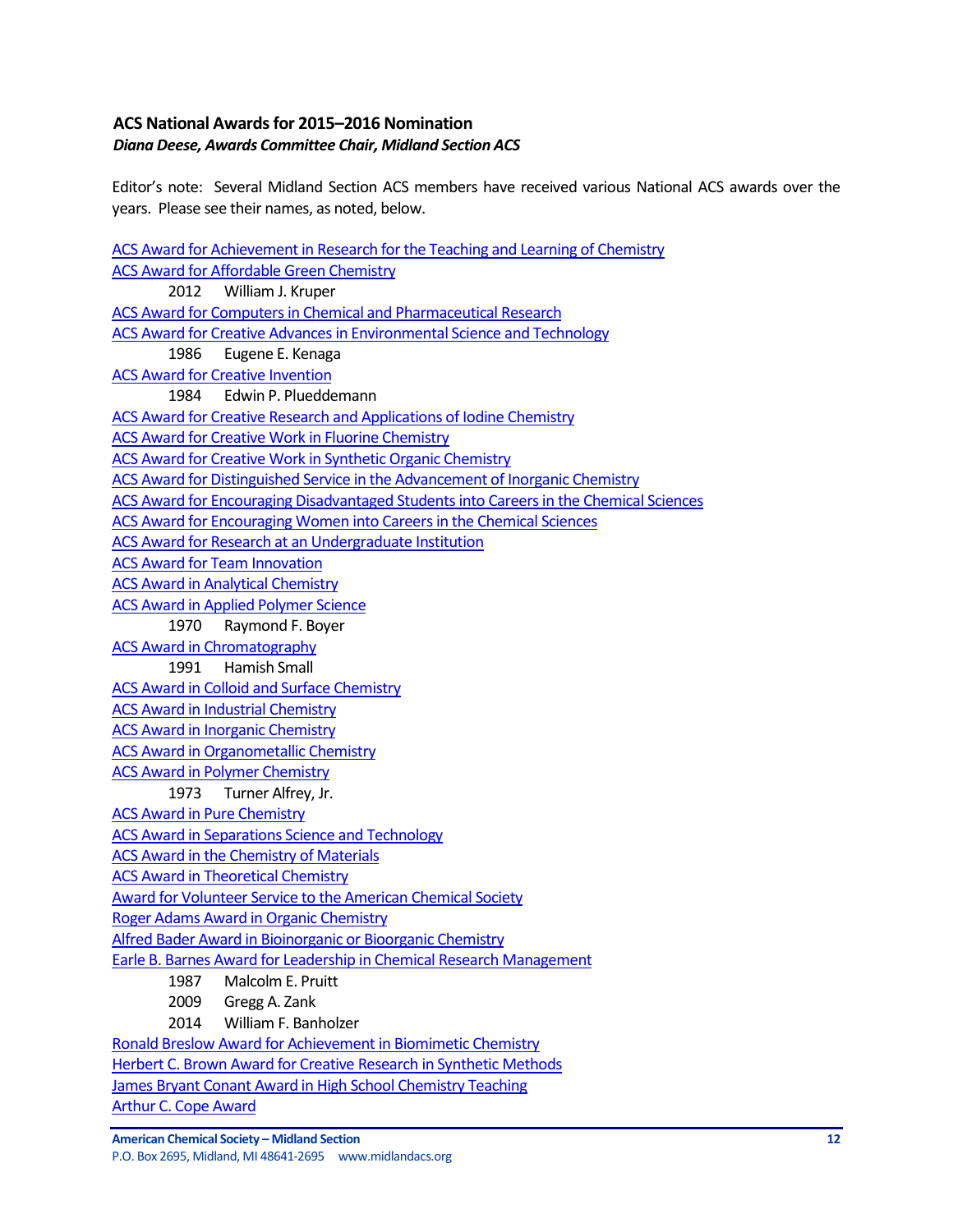[Arthur C. Cope Scholar Awards](http://www.acs.org/content/acs/en/funding-and-awards/awards/national/bytopic/arthur-c-cope-scholar-awards.html)

[Elias J. Corey Award for Outstanding Original Contribution in Organic Synthesis by a Young Investigator](http://www.acs.org/content/acs/en/funding-and-awards/awards/national/bytopic/elias-j-corey-award-for-outstanding-original-contribution-in-organic-synthesis-by-a-young-investigator.html) [F. Albert Cotton Award in Synthetic Inorganic Chemistry](http://www.acs.org/content/acs/en/funding-and-awards/awards/national/bytopic/f-albert-cotton-award-in-synthetic-inorganic-chemistry.html)

[Peter Debye Award in Physical Chemistry](http://www.acs.org/content/acs/en/funding-and-awards/awards/national/bytopic/peter-debye-award-in-physical-chemistry.html)

[Frank H. Field and Joe L. Franklin Award for Outstanding Achievement in Mass Spectrometry](http://www.acs.org/content/acs/en/funding-and-awards/awards/national/bytopic/frank-h-field-and-joe-l-franklin-award-for-outstanding-achievement-in-mass-spectrometry.html)

Francis P. Garvan - [John M. Olin Medal](http://www.acs.org/content/acs/en/funding-and-awards/awards/national/bytopic/francis-p-garvan-john-m-olin-medal.html)

James T. Grady - [James H. Stack Award for Interpreting Chemistry for the Public](http://www.acs.org/content/acs/en/funding-and-awards/awards/national/bytopic/james-t-grady-james-h-stack-award-for-interpreting-chemistry-for-the-public.html)

[Harry Gray Award for Creative Work in Inorganic Chemistry by a Young Investigator](http://www.acs.org/content/acs/en/funding-and-awards/awards/national/bytopic/harry-gray-award-for-creative-work-in-inorganic-chemistry-by-a-y.html)

[Ernest Guenther Award in the Chemistry of Natural Products](http://www.acs.org/content/acs/en/funding-and-awards/awards/national/bytopic/ernest-guenther-award-in-the-chemistry-of-natural-products.html)

[Kathryn C. Hach Award for Entrepreneurial Success](http://www.acs.org/content/acs/en/funding-and-awards/awards/national/bytopic/entrepreneurial-success.html)

[E. B. Hershberg Award for Important Discoveries in Medicinally Active Substances](http://www.acs.org/content/acs/en/funding-and-awards/awards/national/bytopic/e-b-hershberg-award-for-important-discoveries-in-medicinally-active-substances.html)

[Joel Henry Hildebrand Award in the Theoretical and Experimental Chemistry of Liquids](http://www.acs.org/content/acs/en/funding-and-awards/awards/national/bytopic/joel-henry-hildebrand-award-in-the-theoretical-and-experimental-chemistry-of-liquids.html)

[Frederic Stanley Kipping Award in Silicon Chemistry](http://www.acs.org/content/acs/en/funding-and-awards/awards/national/bytopic/frederic-stanley-kipping-award-in-silicon-chemistry.html)

1990 John L. Speier, Jr.

[E. V. Murphree Award in Industrial and Engineering Chemistry](http://www.acs.org/content/acs/en/funding-and-awards/awards/national/bytopic/e-v-murphree-award-in-industrial-and-engineering-chemistry.html)

[Nakanishi Prize](http://www.acs.org/content/acs/en/funding-and-awards/awards/national/bytopic/nakanishi-prize.html)

[Nobel Laureate Signature Award for Graduate Education in Chemistry](http://www.acs.org/content/acs/en/funding-and-awards/awards/national/bytopic/nobel-laureate-signature-award-for-graduate-education-in-chemistry.html)

[James Flack Norris Award in Physical Organic Chemistry](http://www.acs.org/content/acs/en/funding-and-awards/awards/national/bytopic/james-flack-norris-award-in-physical-organic-chemistry.html)

[George A. Olah Award in Hydrocarbon or Petroleum Chemistry](http://www.acs.org/content/acs/en/funding-and-awards/awards/national/bytopic/george-a-olah-award-in-hydrocarbon-or-petroleum-chemistry.html)

[Charles Lathrop Parsons Award](http://www.acs.org/content/acs/en/funding-and-awards/awards/national/bytopic/charles-lathrop-parsons-award.html)

[George C. Pimentel Award in Chemical Education](http://www.acs.org/content/acs/en/funding-and-awards/awards/national/bytopic/george-c-pimentel-award-in-chemical-education.html)

[Priestley Medal](http://www.acs.org/content/acs/en/funding-and-awards/awards/national/bytopic/priestley-medal.html)

[Glenn T. Seaborg Award for Nuclear Chemistry](http://www.acs.org/content/acs/en/funding-and-awards/awards/national/bytopic/glenn-t-seaborg-award-for-nuclear-chemistry.html)

[Gabor A. Somorjai Award for Creative Research in Catalysis](http://www.acs.org/content/acs/en/funding-and-awards/awards/national/bytopic/gabor-a-somorjai-award-for-creative-research-in-catalysis.html)

[George and Christine Sosnovsky Award for Cancer Research](http://www.acs.org/content/acs/en/funding-and-awards/awards/national/bytopic/the-george-and-christine-sosnovsky-award-for-cancer-research.html)

[E. Bright Wilson Award in Spectroscopy](http://www.acs.org/content/acs/en/funding-and-awards/awards/national/bytopic/e-bright-wilson-award-in-spectroscopy.html)

[Ahmed Zewail Award in Ultrafast Science and Technology](http://www.acs.org/content/acs/en/funding-and-awards/awards/national/bytopic/the-ahmed-zewail-award-in-ultrafast-science-and-technology.html)

[Heroes of Chemistry](http://www.acs.org/content/acs/en/funding-and-awards/awards/industry/heroes.html)

1999 Etcyl Blair

1999 Ray Rigterink

1999 Art Sexton

2000 L.C. Rubens

Criteria and deadlines for the National ACS awards, and other grants and considerations, can be found at [http://www.acs.org/content/acs/en/funding-and-awards/awards/national/2015-national-awards](http://www.acs.org/content/acs/en/funding-and-awards/awards/national/2015-national-awards-adminstered-by-acs.html)[adminstered-by-acs.html](http://www.acs.org/content/acs/en/funding-and-awards/awards/national/2015-national-awards-adminstered-by-acs.html)

#### **National ACS Fellows from the Midland Section**

| 2010 | Wendell L. Dilling |
|------|--------------------|
| 2010 | Michael J. Owen    |
| 2011 | Bob A. Howell      |
| 2011 | Thomas H. Lane     |
| 2011 | Connie J. Murphy   |
| 2013 | Patrick B. Smith   |
| 2014 | Janet M. Smith     |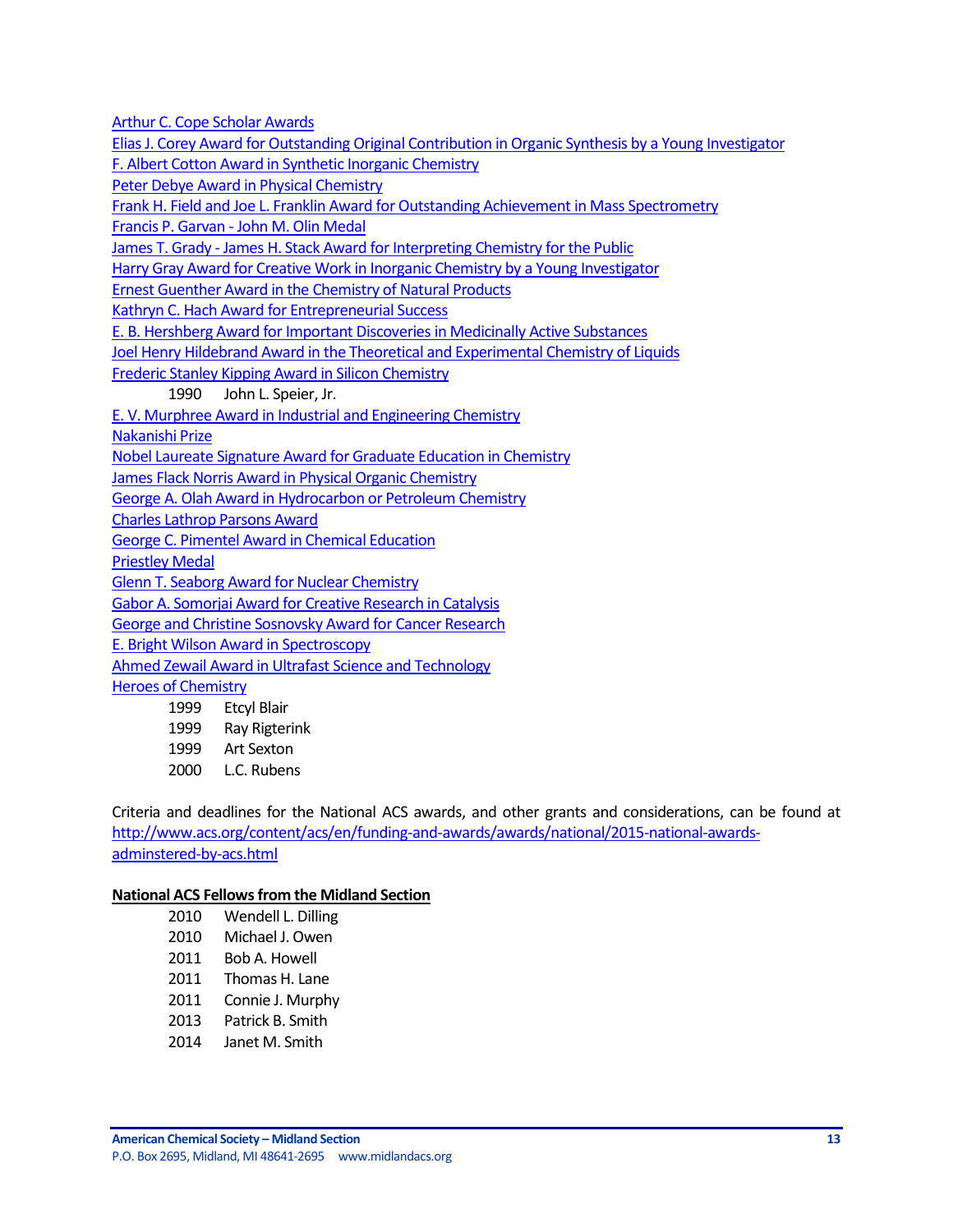## <span id="page-13-0"></span>**In Past Issues of** *The Midland Chemist Wendell L. Dilling, Director and Historian, Midland Section ACS*

#### **50 Years Ago**

In *The Professional Chemist, Our Local Professional Atmosphere*, by J. F. Mills, Chairman, P. R. and S. Committee: "Most of us would agree that the professional opportunities in Midland which rank highest are the Spring and Fall Scientific Meetings. Their high attendance supports our contention that these local meetings serve one of the basic professional needs of individuals to communicate knowledge and understanding. In addition to our local scientific meetings, we also have a responsibility to publish and present papers outside the Saginaw Valley. This is not only a duty to our profession but an opportunity to improve our local section's status."

#### **40 Years Ago**

In *Feature Article, Psychological Factors of Accidents,* by L. J. Bollinger, Ph.D., Psychology & Training Resources, 400 Building, The Dow Chemical Company: "Your ability to remain accident free on or off the job depends on how well you understand your own physical and psychological needs and how they relate to your behavior. There are certain forces which operate within which are counter to good safety behavior. You might take risks when it satisfies your ego or when you wish to escape boredom. There are times you like to show off and do it in a variety of unsafe ways. Sometimes you are preoccupied, mentally, with matters other than the task at hand and then will do an unsafe act. Sometimes pride may cause you to hide an unsafe act or condition. At other times overzealousness or excitement about your work leads to unsafe acts. In emergencies you may forsake your safety to aid another person in trouble. It is fascinating to observe these behaviors at all levels, but the dynamics of such behavior must be studied to determine why unsafe acts are committed."

#### **30 Years Ago**

In *1984 Section Activities Highlighted*, by Ed Benson: "A Safety Committee also was started in 1984. It has been establishing contacts with high school teachers and is actively working with the Continuing Studies Committee to organize a safety workshop during the Spring of 1985."

#### **20 Years Ago**

In *Guest Editorial, Professionalism* by J. E. Johnson\*: More than any time in history the process of "selfrenewal" looms as an ever-present need for all of us who have chosen chemistry for their life's work. Even a short lapse in diligence by a well trained professional will find him dangerously behind. Much stimulation and satisfaction can come from a common bond with others dedicated to the same purposes. The resulting standards of excellence, communication and publication are the most important results achieved by professionals; a fact easy to lose sight of when professionalism can subtly assume overtones of collective protectionism. The strength of the professional is largely a result of this strength as an individual. A professional society or association should always create an atmosphere and sense of dedication by which the individual can nurture his capability and rise to new levels of achievement and contribution.

\*Originally published in *The Midland Chemist* in October, 1969. At time of writing, Dr. Johnson was vice-president and director of research and development at The Dow Chemical Company. He was chairman of the Midland Section in 1948-49."

#### **10 Years Ago**

In *Chemistry* + *Music → Compatible Mixture*, by Peggy Hill: "When Wendell Dilling suggested that I write an article for *The Midland Chemist* about the musical chemists in the region, I agreed, thinking that I would be writing about a couple of people. It's turned out to be more like a *couple of dozen*! Our call for musical chemists brought me in contact with more than twenty chemists and engineers with musical avocations, and I imagine that we've overlooked several others. (Our apologies to anyone we have missed.)."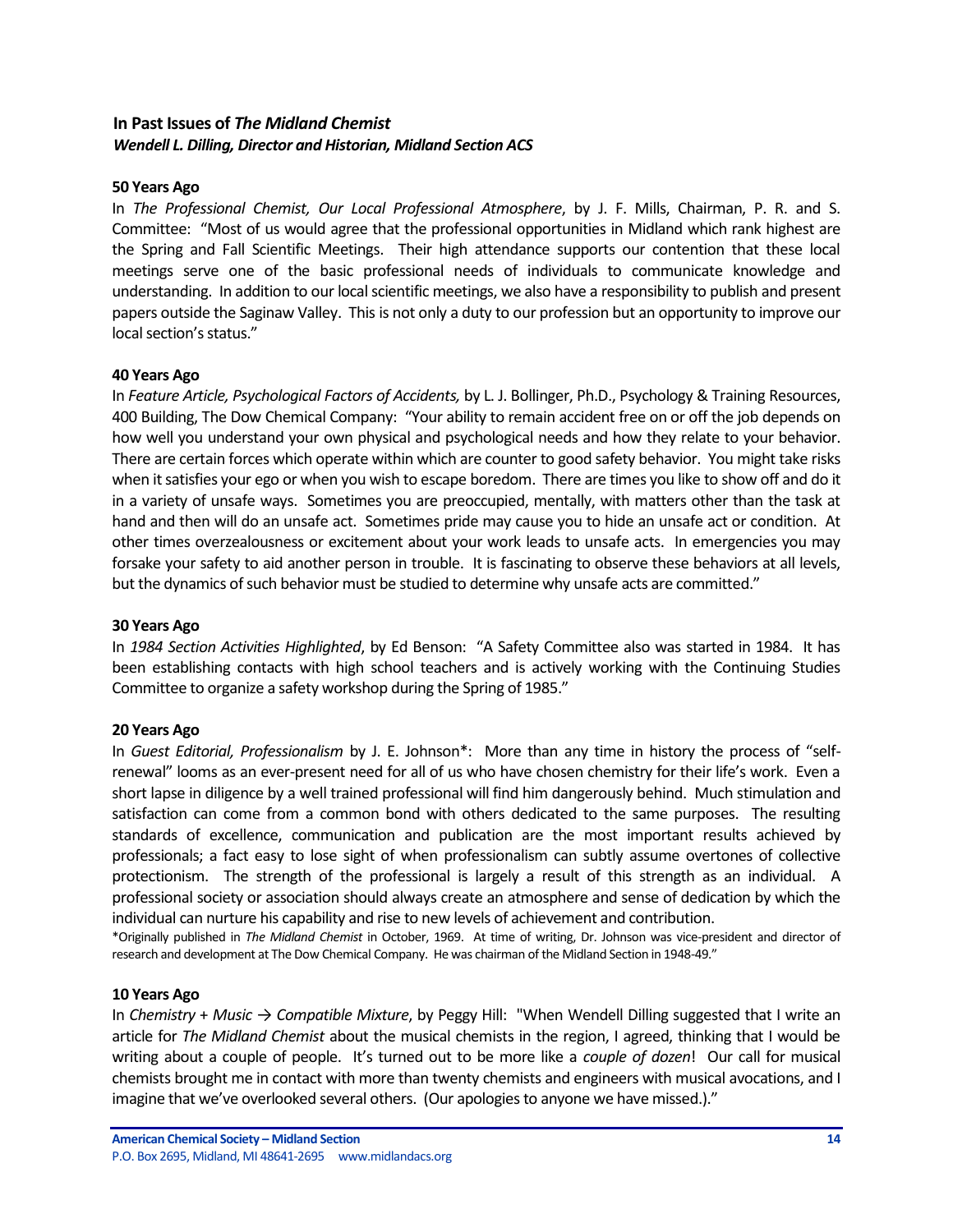## <span id="page-14-0"></span>**Upcoming Dates, Events, and Other Updates**

- March 14 (10:00 AM 12:00 PM) Sci Pi Day: 3/14/15! Sponsored by the American Chemical Society (ACS) Midland Section and the SVSU Chemistry Club. Saginaw Valley State University Science Building, Rooms SE 123, 124, and 125. Space is limited, so please register ahead of time to: [reginamalczewski@gmail.com.](mailto:reginamalczewski@gmail.com) This event is designed and intended for students in Grades 5–8.
- March 22–26 249<sup>th</sup> ACS National Meeting & Exposition, Denver, CO. For more information, see [http://www.acs.org/content/acs/en/meetings/spring-2015.html.](http://www.acs.org/content/acs/en/meetings/spring-2015.html)
- **Change of date: Tuesday, April 7 (7:00 8:30 PM) ACS Board meeting, MCFTA Board Room (in person),** or via conference call at phone number: 866-299-7945, participant code: 9837036#.
- April 7 Deadline for Midland Section ACS Spring Awards nominations to honor outstanding educators, volunteers, and colleagues. For more information, contact Diana Deese, Midland Section ACS Awards Committee Chair, a[t dkdeese@dow.com](mailto:dkdeese@dow.com) or 989-636-9915.
- April 7 (6:00 8:00 PM) MMAIChE sponsored lecture, *SMI Snow Makers and the Sochi 2014 Olympics*, presented by Joe VanderKelen, President, SMI Snow Makers. Location and time: Grand Traverse Pie Company, 2600 North Saginaw Road, Midland, 6:00 PM dinner (optional), 7:00 PM presentation. For more information, se[e http://www.mmaiche.org/events.html](http://www.mmaiche.org/events.html) and click on "Program Flyer" near the top of the page, or contact Bruce Holden a[t bsholden@dow.com.](mailto:bsholden@dow.com)
- May 4 (7:00 8:30 PM) ACS Board meeting, MCFTA Board Room (in person), or via conference call at phone number: 866-299-7945, participant code: 9837036#.
- May 6 (Save the date, evening program) Midland Section ACS Spring Awards Banquet, Great Hall and Convention Center, 5121 Bay City Road, Midland. For more information, contact Diana Deese, Midland Section ACS Awards Committee Chair, a[t dkdeese@dow.com](mailto:dkdeese@dow.com) or 989-636-9915.
- May 14 (Save the date)  $12^{th}$  Annual ChEMS Research Forum, Huntington Club at Spartan Stadium on the campus of Michigan State University, East Lansing. For more information, please see [http://www.chems.msu.edu/forum2015.](http://www.chems.msu.edu/forum2015)
- May 27–30 ACS Joint Great Lakes/Central Regional Meeting, Grand Rapids, MI. For more information, se[e http://jglcrm2015.com/.](http://jglcrm2015.com/)
- June 1 (7:00 8:30 PM) ACS Board meeting, MCFTA Board Room (in person), or via conference call at phone number: 866-299-7945, participant code: 9837036#.